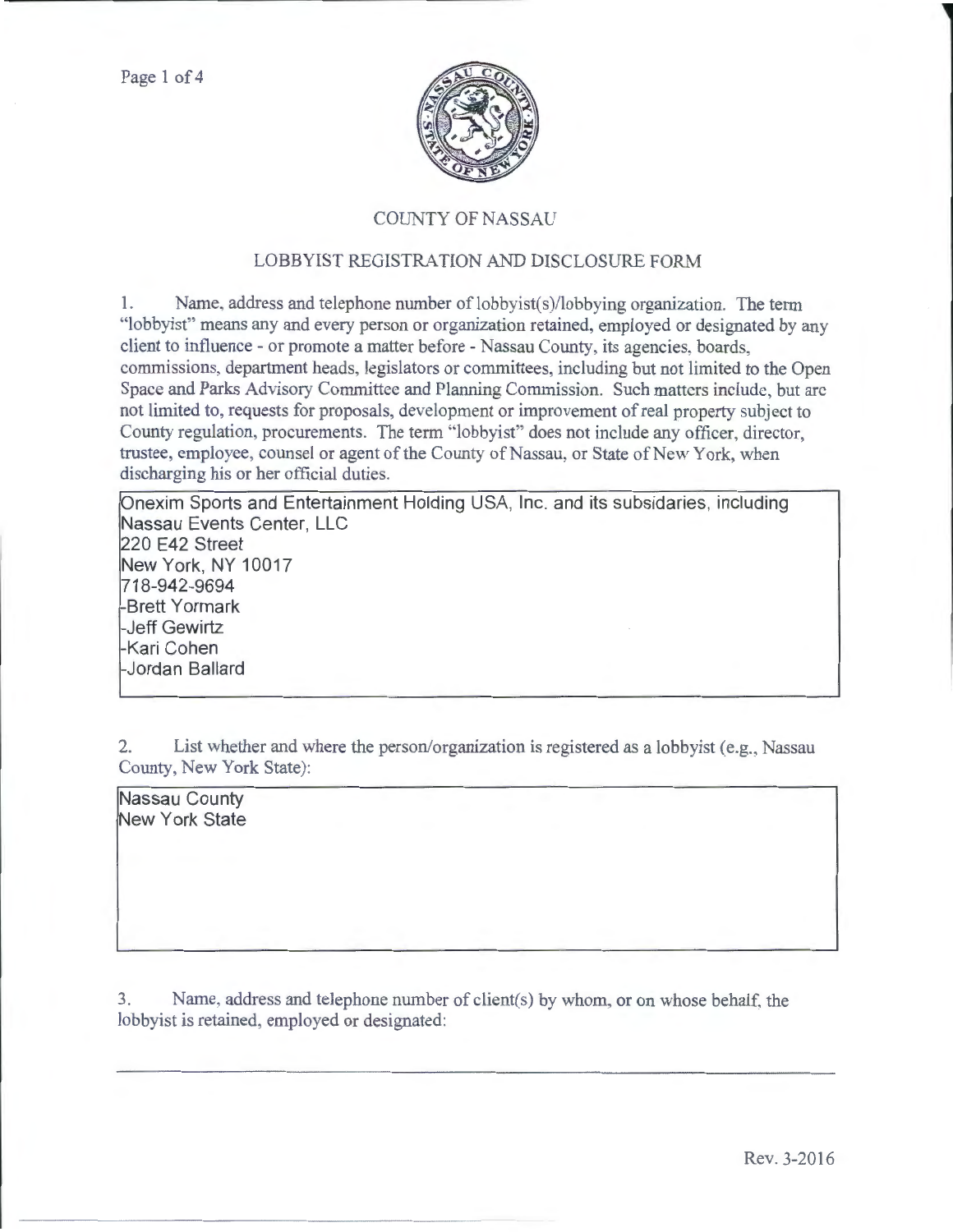Page 2 of 4

.......... \_\_\_\_\_\_\_\_\_\_ \_\_

Onexim Sports and Entertainment Holding USA, Inc. and its subsidaries, including Nassau Events Center, LLC 220 E42nd Street New York, NY 10017 718-942-9694

4. Describe lobbying activity conducted, or to be conducted, in Nassau County, and identify client(s) for each activity listed. See page 4 for a complete description of lobbying activities.

Amended and Restated Coliseum Lease executed as of July 30, 2015 and with a Lease Effective Date of October 30, 2013, by and between The County of Nassau, as landlord, and Nassau Events Center, LLC, as tenant, for a portion of the Nassau Veterans Memorial Coliseum Site.

5. The name of persons, organizations or governmental entities before whom the lobbyist expects to lobby:

Nassau County Executive Nassau County Deputy Executive Nassau County Legislature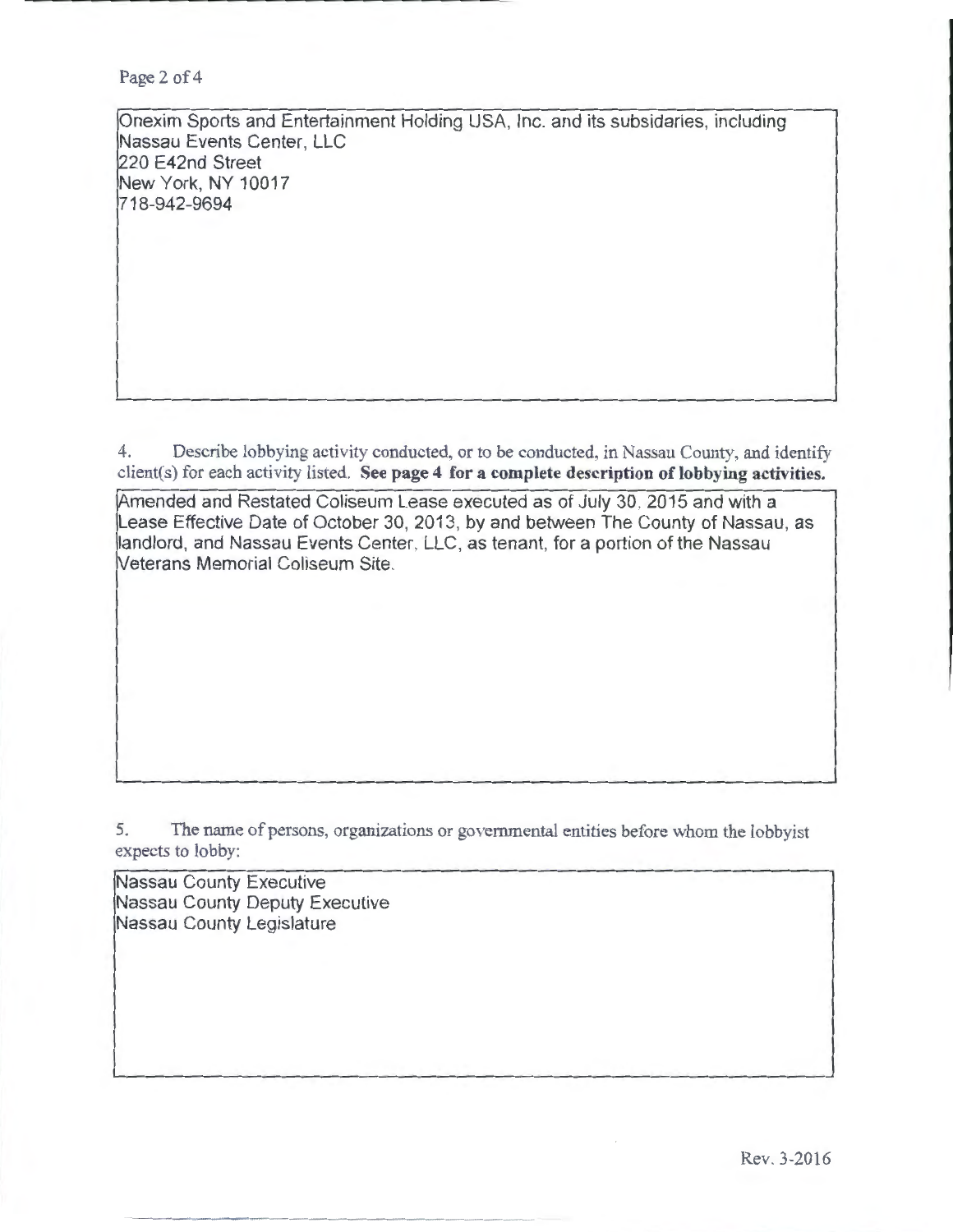## Page 3 of 4

6. If such lobbyist is retained or employed pursuant to a written agreement of retainer or employment. you must attach a copy of such document; and if agreement of retainer or employment is oral, attach a written statement of the substance thereof. If the written agreement of retainer or employment does not contain a signed authorization from the client by whom you have been authorized to lobby, separately attach such a written authorization from the client.

7. Within the previous year, has the lobbyist/lobbying organization or any of its corporate officers provided campaign contributions pursuant to the New York State Election Law to the campaign committees of any of the following Nassau County elected officials or to the campaign committees of any candidates for any of the following Nassau County elected offices: the County Executive, the County Clerk, the Comptroller, the District Attorney, or any County Legislator? If yes, to what campaign committee? If none, you must so state:

**None** 

I understand that copies of this form will be sent to the Nassau County Department of Information Technology ("IT") to be posted on the County's website.

I also understand that upon termination of retainer, employment or designation I must give written notice to the County Attorney within thirty (30) days of termination.

VERIFICATION: The undersigned affirms and so swears that he/she has read and understood the foregoing statements and they are, to his/her knowledge, true and accurate.

The undersigned further certifies and affirms that the contribution(s) to the campaign committees listed above were made freely and without duress. threat or any promise of a governmental benefit or in exchange for any benefit or remuneration.

Dated: **3/4/2019** Signed:

Maure Cottan

Print Name: **Maureen Hanlon** 

Title: **President**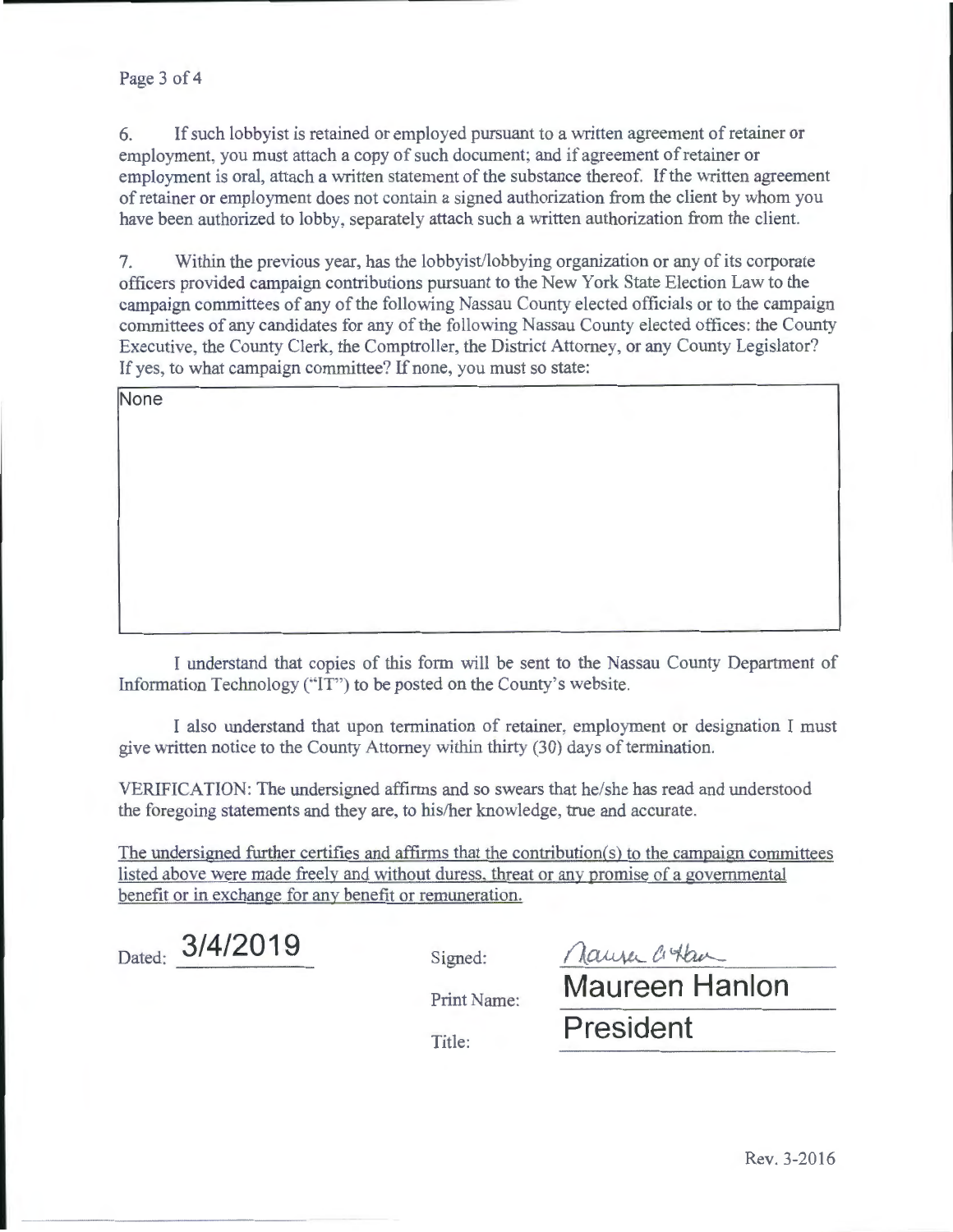

## COUNTY OF NASSAU

## POLITICAL CAMPAIGN CONTRIBUTION DISCLOSURE FORM

**l.** Has the vendor or any corporate officers of the vendor provided campaign contributions pursuant to the New York State Election Law in (a) the period beginning April 1, 2016 and ending on the date of this disclosure, or (b), beginning April I, 2018, the period beginning two years prior to the date of this disclosure and ending on the date of this disclosure, to the campaign committees of any of the following Nassau County elected officials or to the campaign committees of any candidates for any of the following Nassau County elected offices: the County Executive, the County Clerk, the Comptroller, the District Attorney, or any County Legislator? lf yes, to what campaign committee?

**None** 

2. VERIFICATION: This section must be signed by a principal of the consultant, contractor or Vendor authorized as a signatory of the firm for the purpose of executing Contracts.

The undersigned affirms and so swears that he/she has read and understood the foregoing statements and they are, to his/her knowledge, true and accurate.

The undersigned further certifies and affirms that the contribution(s) to the campaign committees identified above were made freely and without duress, threat or any promise of a governmental benefit or in exchange for any benefit or remuneration.

Vendor: Onexim Sports and Entertainment Holding USA, Inc. ----------------------------------

Dated: **3/4/2019** Signed: *Name Ct Hau* 

Print Name: **Maureen Hanlon** 

Title: **President**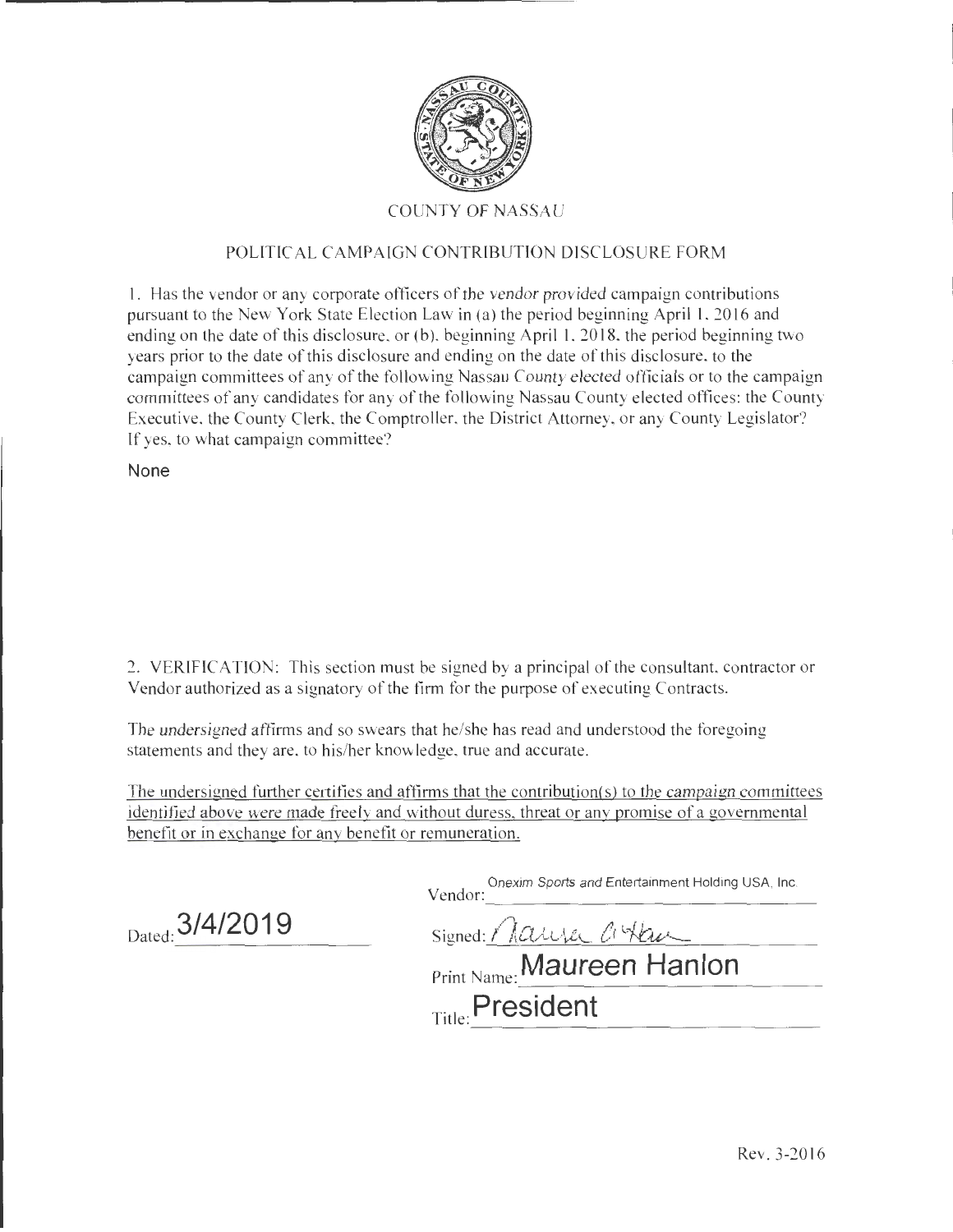

February II, 2019

New York State Joint Commission on Public Ethics 540 Broadway Albany, New York 12207

ATTN: Lobbying Compliance

RE: Written Authorization for Employed Lobbyists

l write to inform you that Onexim Sports and Entertainment Holding USA, Inc. will be lobbying on its own behalf. All individuals listed on the Statement of Registration are authorized to lobby on behalf of Onexim Sports and Entertainment Holding USA, Inc.

The start date, which is the first date lobbying activities were authorized to commence, is January l, 2019. The termination date, which is the last date lobbying activities have been authorized, is December 31, 2020.

The anticipated compensation to be paid specifically for lobbying services in 2019 will be \$70,000- \$90,000.

Other services, in addition to lobbying, will be provided by the individuals authorized to lobby.

Maryer Citan

Maureen Hanlon President Onexim Sports and Entertainment Holding USA, lnc. CAO/Responsible Party for Lobbying Organization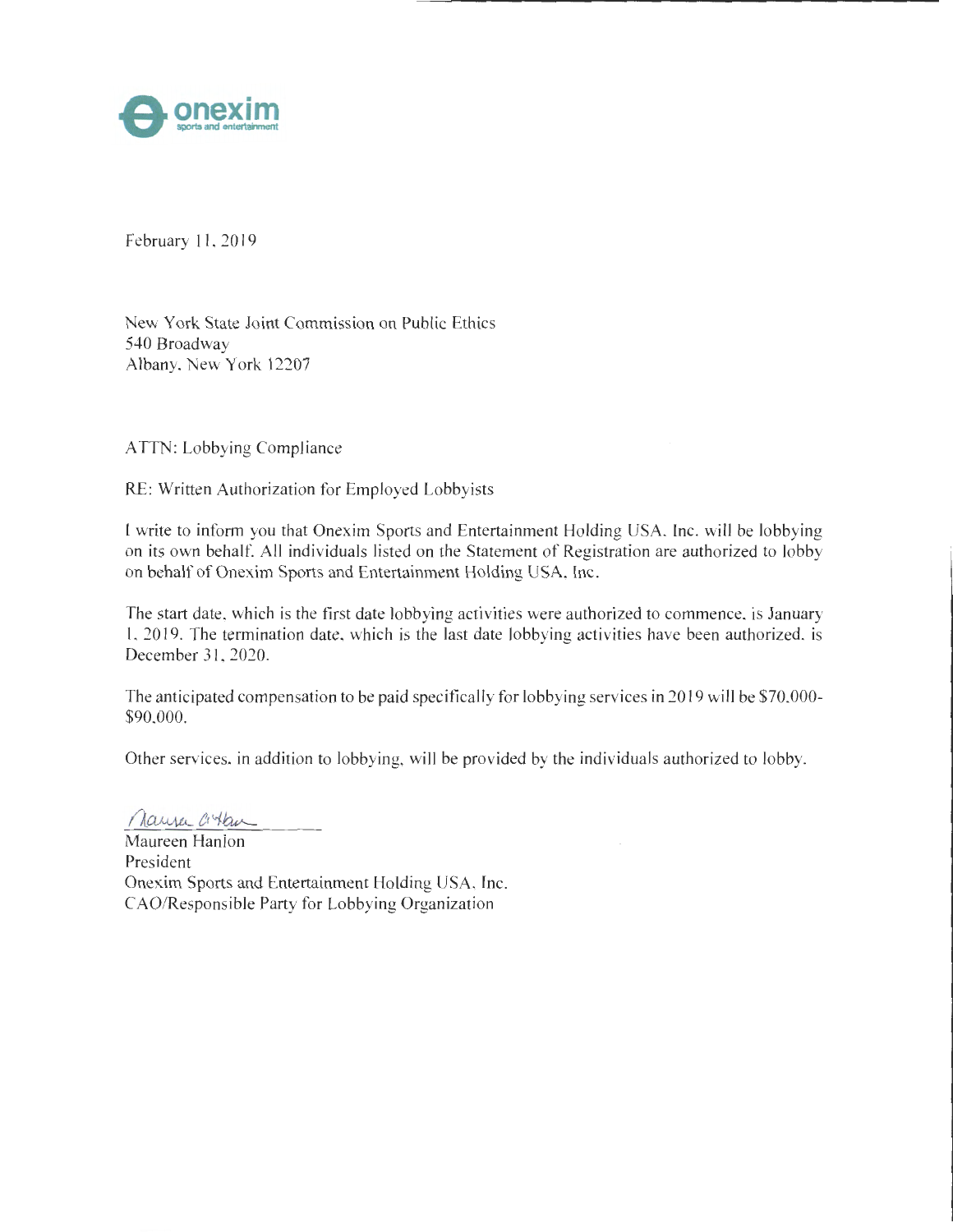Principal Lobbyist ONEXIM SPORTS AND ENTERTAINMENT HOLDING USA, INC. 220 E42 Street 37TH FLOOR NEW YORK, NY 10017 p. +1 718-942-9525 e. kcohen@brooklynse.com

Contractual Client ONEXIM SPORTS AND ENTERTAINMENT HOLDING USA, INC. 220 E42 Street 37TH FLOOR NEW YORK, NY 10017 p. +1 718-942-9525 e. kcohen@brooklynse.com

Lobbyist Registration Biennial Period: 2019- 2020 Ref#: 9416 Confirmation#: LR01912687 (Submitted)

## Co/Sub Lobbyist(s) Information (if applicable)

# **Co-Lobbyists**

#### Co-Lobbyists Added

No Co-Lobbyists

## **Sub-Lobbyists**

#### Sub-Lobbyists Added

No Sub-Lobbyists

#### Beneficial Client(s)

ONEXIM SPORTS AND ENTERTAINMENT HOLDING USA, INC. 220 E42 Street 37TH FLOOR NEW YORK, NY 10017 United States p. +1 718-942-9525 e. kcohen@brooklynse.com

#### Agreement Information

#### Type/Level of Government

Type of Lobbying Relationship: Employed Level of Government: State/Municipal (Both)

#### Lobbying Agreement History

| <b>Contract Name</b>               | Description<br><b>Client Signatory</b> |                              | Duration                 | Compensation              |  |
|------------------------------------|----------------------------------------|------------------------------|--------------------------|---------------------------|--|
| LRO1912687-02/12/2019-<br>11.48.30 | Will Exceed                            | Hanlon, Maureen<br>President | 101/01/2019 - 12/31/2020 | 1\$70,000-\$90,000 /Range |  |

#### Individual Lobbyists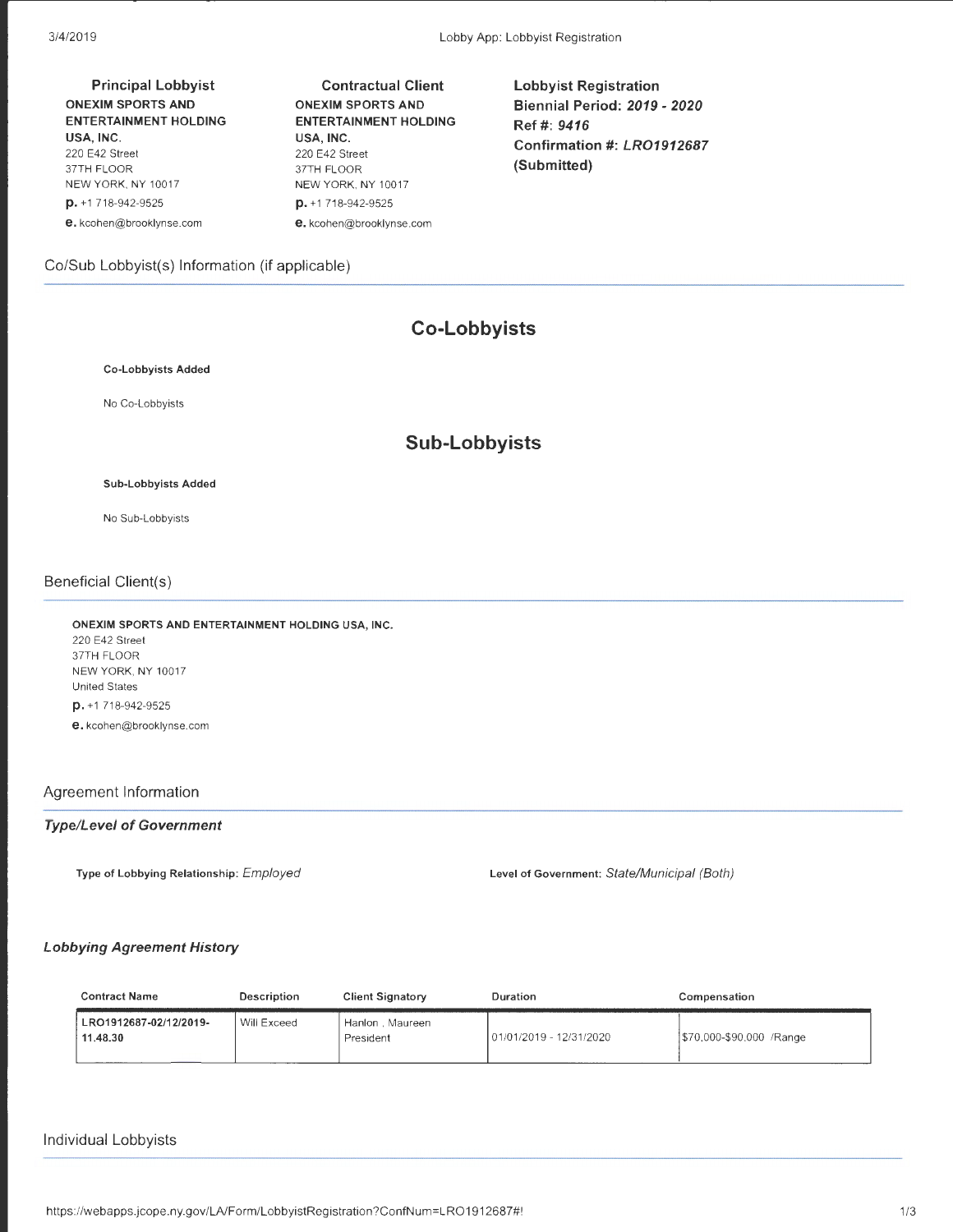| Name                   | Phone           | Email                    | Designated |
|------------------------|-----------------|--------------------------|------------|
| Ballard, Jordan, Lowry | +1 903-293-3361 | jordanlballard@gmail.com |            |
| Cohen, Kari            | +1 718-942-9545 | kcohen@bseglobal.net     |            |
| Gewirtz, Jeff          | +1 718-942-9720 | ggaddis@bseglobal.net    |            |
| Yormark, Brett         | +1 718-842-9720 | jballard@bseglobal.net   |            |

#### Business Relationships

Do you have a Reportable Business Relationship? : No

Lobbying Subjects

Subjects on which you expect to lobby.

# Selected Subjects

Subjects

Economic Development- Sports/Entertainment

Gaming - general

## Lobbying Activities

#### State & Municipal Focuses and Parties

Type(s) of Lobbying Communication(s) you are or you anticipate engaging in Direct Lobbying

# **Lobbying Focuses**

## **My Focuses**

| Identifying No. or Description (if No. does not exist) | <b>Check if Monitoring</b><br>Only |  |  |
|--------------------------------------------------------|------------------------------------|--|--|
| Nassau Coliseum Lease Agreement                        |                                    |  |  |
| Potential Mobile Sports Betting                        |                                    |  |  |
|                                                        |                                    |  |  |

Do you have Parties Lobbied or Expected to be Lobbied to report? : *Yes* 

# **Parties Lobbied or Expected to be Lobbied**